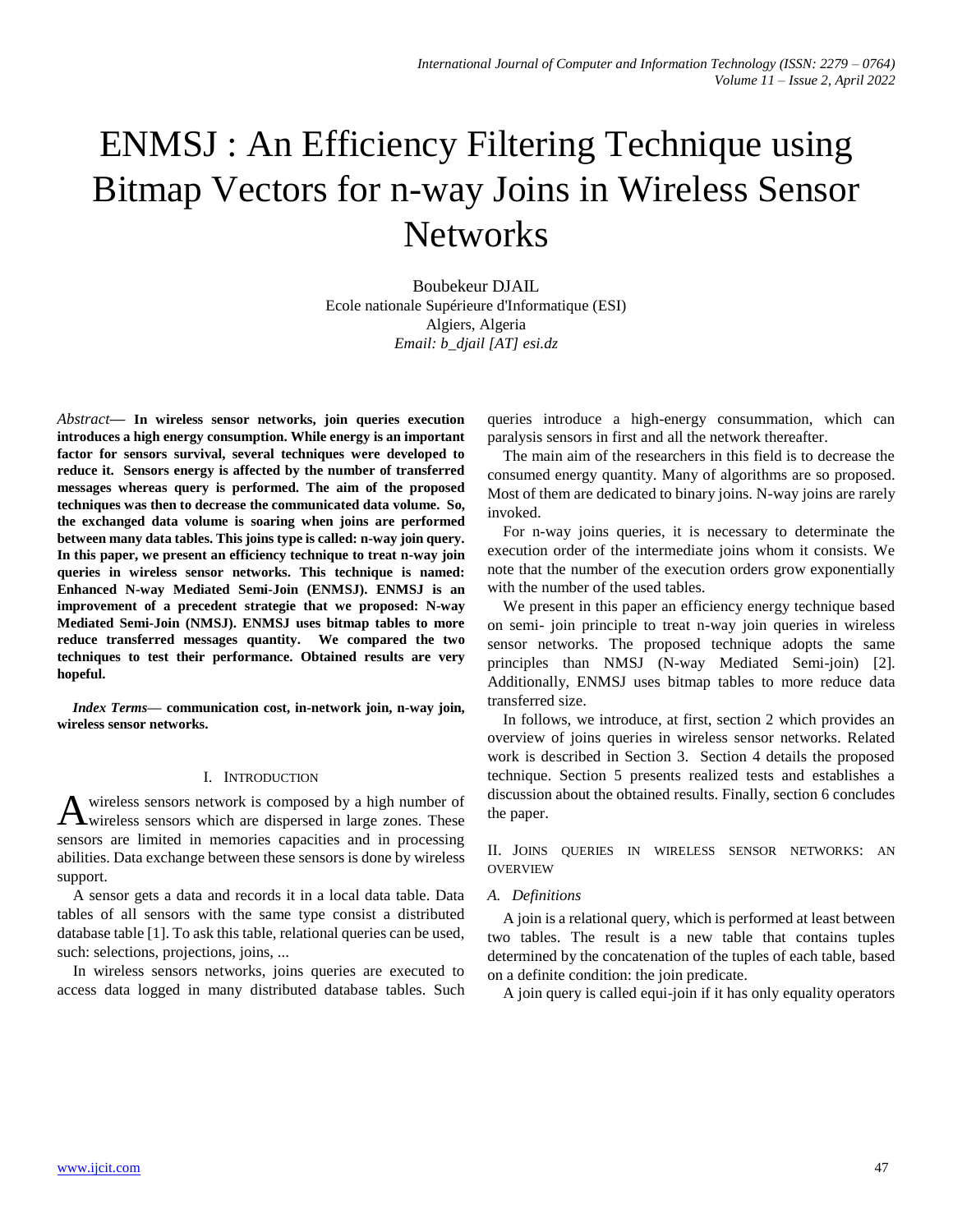in its join predicate.

A binary join considers only two tables. An n-way join is performed between three or more tables.

## *B. Implementation of join queries in wireless sensor networks.*

In wireless sensors network, a join query can be performed by two different ways. Hence, we define two diverse implementations [\[3,](#page-5-2) [4\]](#page-5-3):

Extern join: The tuples of jointed tables are first transferred to the sink from the nodes. After that, the join query is performed. This implementation requires an excessive energy consumption. Its energy cost is so soaring.

In-network join: This execution is adopted by most of recent proposed techniques. It permits reducing the number of transmitted messages during join accomplishment. In-network join implementation engenders the best energy cost.

## *C. Join types in wireless sensor network*

Considering the spatial aspect during joins queries execution in wireless sensors networks, we can define two types of joins[\[3,](#page-5-2) [4\]](#page-5-3):

Unique region joins: The join query is performed between data tables in a single region of a set of sensors.

Inter-region joins: Two or more data tables tack part to the join query. Each data table is recorded in a distinct region of a wireless sensors network.

Considering the temporal aspect of a join query execution in wireless sensors network, we distinguish three classes of joins queries [\[3\]](#page-5-2):

One shot joins: That if join queries are performed between static tables. Each table is defined by a fixed window corresponding to a limited range of time or tuples.

Continuous joins: There are the joins that are executed continuously by using sliding windows to delimit set of tuples that are concerned by join operation at each step.

Periodic joins: These joins are performed repetitively at interval of times. They can be considered as a particular case of continuous joins.

# III. RELATED WORKS.

The techniques proposed to treat join queries in wireless sensors networks can be classified in two great classes: those without filtering (non-joinable tuples) and those with filtering. These techniques are presently the most adopted because of the best costs which they permit.

The non-filtering techniques are the first proposed techniques. Yao and Gehrke [\[1\]](#page-5-0). discussed the difference of the transmission cost between an extern join and an in-network join. They concluded that in in-network execution the energy consumption is low for low values of low join selectivity. Bonfils and Bonnet [\[5\]](#page-5-4) studied the optimal node where a join query must be executed considering an in- network execution. They determined that the optimal node is on the shortest path between the two nodes of the join regions, and this is the node which has more data to transmit. Coman and al. [\[6\]](#page-5-5) presented local join and mediated join techniques to treat an inter-region join. Local join executes the query at one of the two regions of a binary join, whereas Mediated join performs the join at a region situated between the two zones. Coman and al. noted that no precise technique shows the best results for all queries.

Relating to the techniques with filtering, Coman and al. [\[6\]](#page-5-5) used semi-join principle and proposed Local Semi-Join technique as a variant of Local Join technique. Yu and al. [\[7\]](#page-5-6) proposed Synopsis Join technique to perform an inter- region equi-join query between statics tables. The authors adopted a distributed alternative of the semi-join technique. Min and al [\[8\]](#page-5-7) studied various plans to perform a join query, and they presented a cost model to determine the optimal plan under various conditions.

Other techniques were proposed to address specific joins queries. Mo and al. [\[9\]](#page-5-8) studied spatial queries in wireless sensor network. Kang and al [\[10\]](#page-5-9) proposed techniques for iceberg join queries, where only tuples whose cardinality surpasses a given threshold are admitted to the join operation.

The techniques that are described above addressed mainly binary joins. Few works addressed n-way joins in wireless sensors networks.

Stern and al. [\[11\]](#page-5-10) presented SENS-join, a technique that was considered n- way join queries. SENS-join executes join queries at the sink after determining filters by treating the join attributes values transmitted by the nodes.

This technique causes high energy consumption due to the high number of transmitted messages from nodes to the sink.

NLJ (N-way Local Join) [\[12\]](#page-5-11) is the technique that we proposed in aim to more reduce energy consumption by adopting an innetwork execution. NLJ has the inconvenient to be a non-filtering technique.

NLSJ (N-way Local SemiJoin) [\[13\]](#page-5-12) with its variant NMSJ (Nway Mediated SemiJoin) [\[2\]](#page-5-1) offer a filtering solution to improve NLJ performances [\[14\]](#page-5-13).

NLSJ runs in three steps:

- The query is diffused by the sink to the root nodes of the regions. - An intermediate join is performed for each nodes pair  $(S_i, S_{i+1})$ .  $S_{i+1}$  is the site chosen as the nearest site to  $S_i$ . This execution is done as follows:

The  $S_{i+1}$  site transmits the join attribute to  $S_i$ .

At Si, a semi-join is performed between the join attribute and the local table.

The determined result is communicated to  $S_{i+1}$ .

At  $S_{i+1}$ , the final result of the intermediate join is determinate.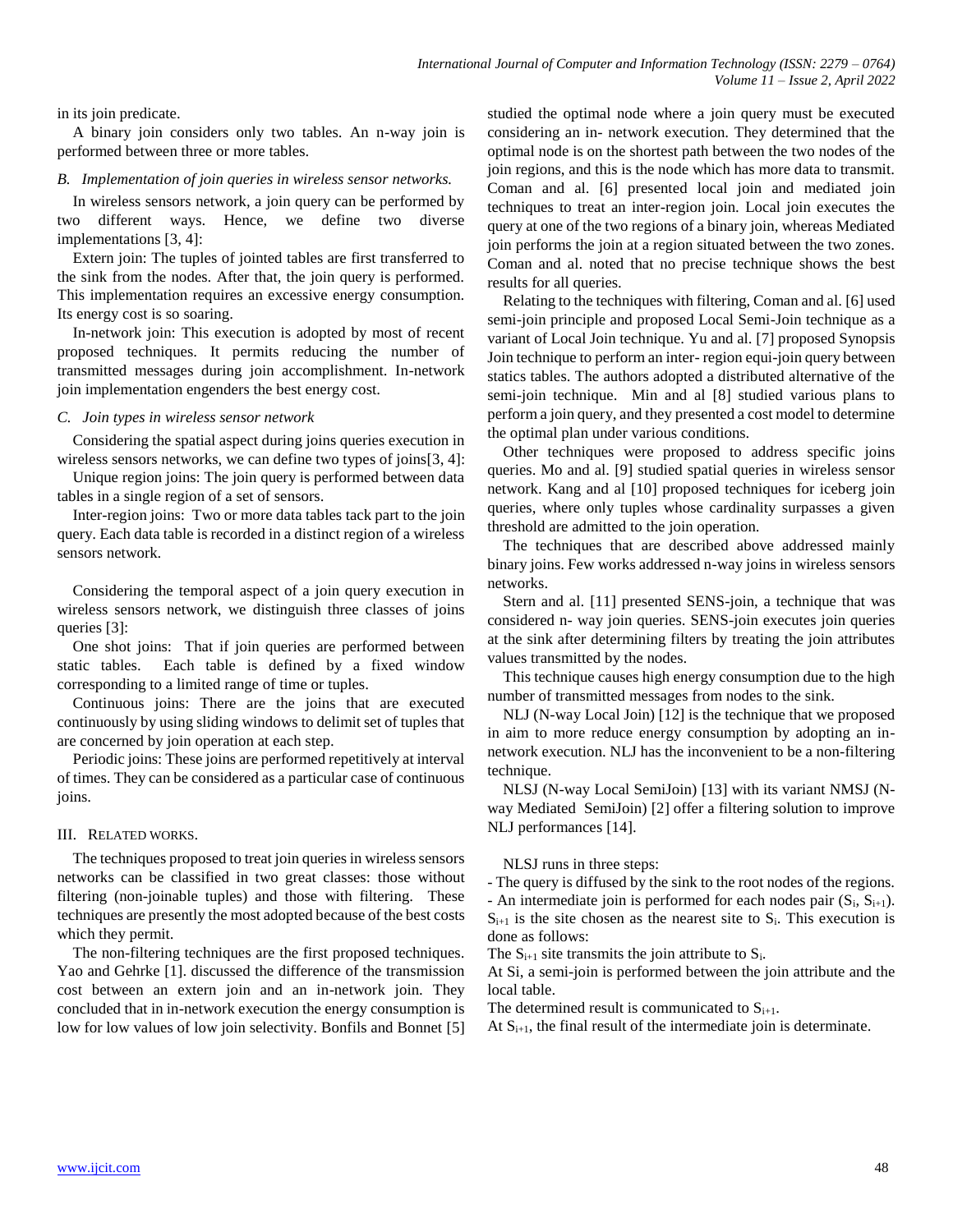- The product of the last intermediate join, which corresponds to the final result of the join query, is transmitted to the base station.

NMSJ a variant technique of NLSJ improve NLSJ by chosen for each intermediate join between two sites:  $S_i$  and  $S_{i+1}$ , the best site which to be first site to transmit join attribute to another. This site is that contain less tuples to transmit.

# IV. ENHANCED N-WAY MEDIATED SEMI-JOIN (ENMSJ).

# *A. ENMSJ description*

In this paper, we describe Efficiency N-way Mediated Semi-Join (ENMSJ), a technique for n-way join queries in wireless sensor networks. We consider performing a one-shot inter-region join with syntax as:

SELECT <List of attributes from R1, R2, ... and Rn> FROM R1, R2, …, Rn WHERE pred(R1) AND pred(R2) … AND pred(Rn) AND join-express (R1.join-attrib , R2.joinattrib ,…, Rn.joinattrib)

# With:

R1, R2, …, Rn: Static tables which participate to the query. Pred (Ri): is the selection predicate of a table Ri. Join-express: is the join condition expression.

In wireless sensors networks, join queries are used to accumulate data from many tables over a lot of controlled regions. An example for applications that manipulate such queries: the traffic control of vehicles, monitoring of birds' immigration, etc.

For illustration, to track immigrant birds over three controlled zones, we can write the following query:

SELECT B1.BId, B1.time, B2.time, B3.time FROM B1, B2, B3 WHERE (B1.time IN reg1) and (B2.time IN reg2) and  $(B3.time IN req3)$  and  $(B1.BId = B2.BId)$ and (B2. BId= B3. BId)

# Where:

B1, B2, B3: represent the tables in different regions.

Id, time: are the attributes of each table. reg1, reg2, reg3: define the respective times intervals during which birds go respectively over the three regions.

Enhanced N-way Mediated Semi-Join (ENMSJ) is an improvement of NMSJ [\[2\]](#page-5-1) that we already presented for the same join query kind. ENMSJ reduces significantly the number of exchanged messages during each intermediate join operation. To transfer the join attribute, the source region of an intermediate join communicates a vector bit, that represent the values at this attribute. Like NMSJ, ENMSJ uses also the left linear trees technique [\[15\]](#page-5-14) to decide the choice of the execution order.

ENMSJ executes an n-way join query in three phases:

# Phase 1. Query dissemination.

The query is transmitted from the sink to the root nodes of all concerned regions. A GPSR protocol [\[16\]](#page-6-0) is used to guarantee a correct delivery of the query.

Moreover, the nodes of each region refer their tuples to the root node, by using GPS or localization algorithms [\[17\]](#page-6-1) to fix their positions and their neighbors positions.

# Phase 2. Query execution

The join query is realized by a succession intermediate join. Each one is performed by a pair of nodes  $(S_i, S_{i+1})$ . The node  $S_{i+1}$ is selected as the nearest node to the precedent site Si.

- Five steps are completed by each intermediate join (Figure1):
- i. The nodes  $(S_i, S_{i+1})$  choose the site  $X_i$  where the intermediate-join must be performed.  $X_i$  is selected from the two sites  $(S_i, S_{i+1})$  as the site which have lower number of tuples number to participate in the join operation. This to reduce the tuples number to transmit.
- ii. The bitmap of the table at the node  $X_i$  is transmitted to the second site (the non-chosen site).
- iii. A semi-join is performed at the site which receive the bitmap.
- iv. The result of semi-join operation is communicated to  $X_i$ .
- v. The intermediate join is confirmed at this site.

Phase 3. The result at the last site is transmitted to the sink.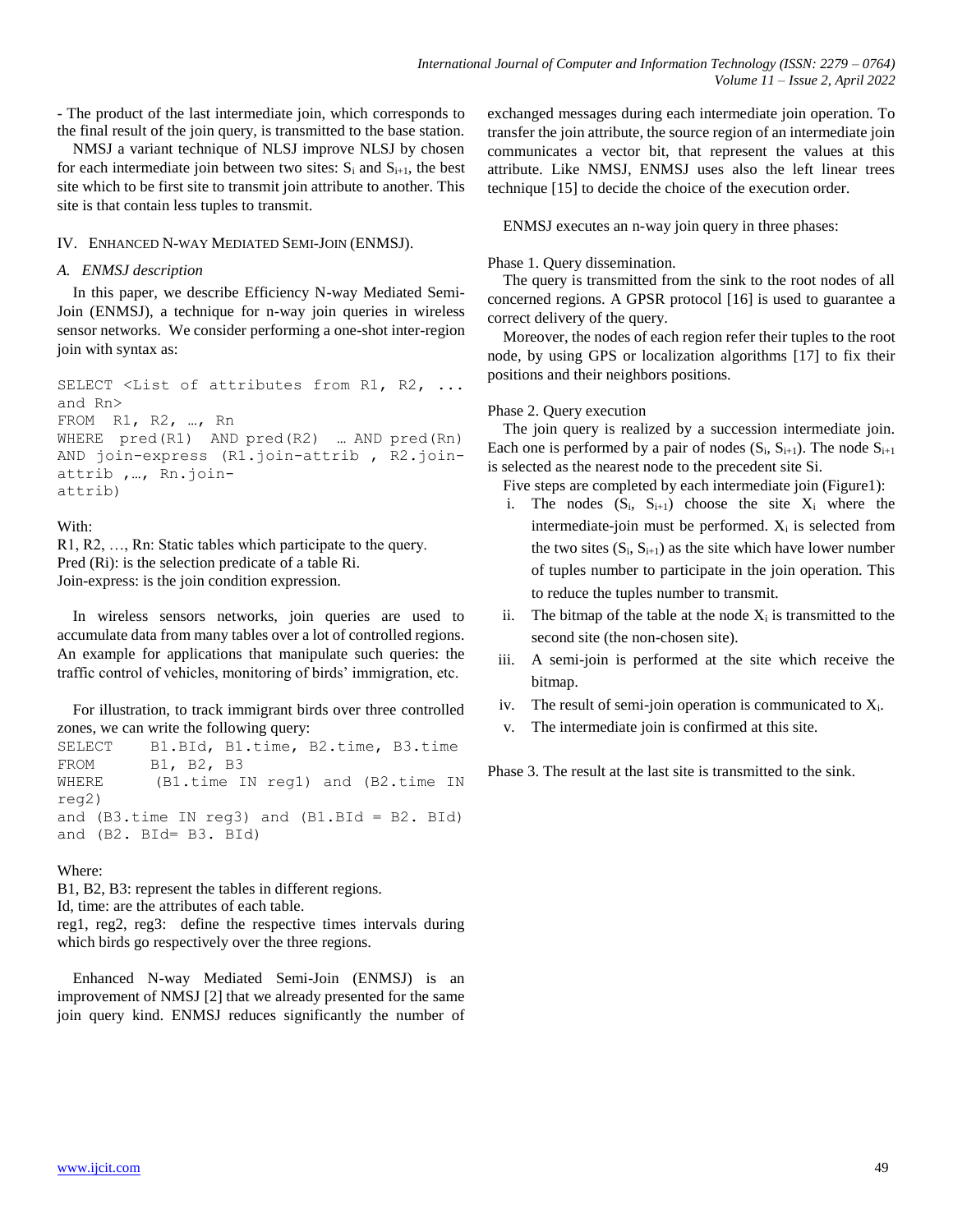

The source site transmits the bit vector to the destination site The source sit receipts the result of the semi-join

Fig. 1. ENMSJ principle

## *B. Illustrative example*

To better explain the ENMSJ principle, the following example is done, where a join query is performed between three tables.

The first join operation is executed by the nodes pair  $(S_1, S_2)$ . The site  $S_1$  having a low number of tuples to transmit is selected as  $X_1$  to perform the intermediate join.  $X_1$  (S<sub>1</sub>) determine and communicate the bitmap to  $S_2$ , which realizes the semi-join with its tuples. The result is then transferred to  $X_1$  where the final result of  $T_1$  join  $T_2$  is calculated (Figure 2 (a)). At the second step, the intermediate join between the nodes pair  $(S_2, S_3)$  is achieved in the same manner as previously (Figure 2 (b)). At the end, the final result is sent to the sink (Figure 2 (c)).

#### *C. Cost calculation*

The cost of ENMSJ technique is determined by the number of transmitted messages during a query execution.

For n tables, the cost is done by the following formula:

$$
nT + (n - 1)\frac{nb \text{ j}_- att\_val}{8} + \frac{1}{4}f_1T^2 + \frac{1}{4}f_1f_2T^3 + \dots + \frac{1}{4}f_1f_2 \dots f_{n-1}T^n + f_1f_2 \dots f_{n-1}T^n \qquad (1)
$$

If we assume that all selectivity joins are equals, we have the following formula: Fig. 2. Example of ENMSJ execution

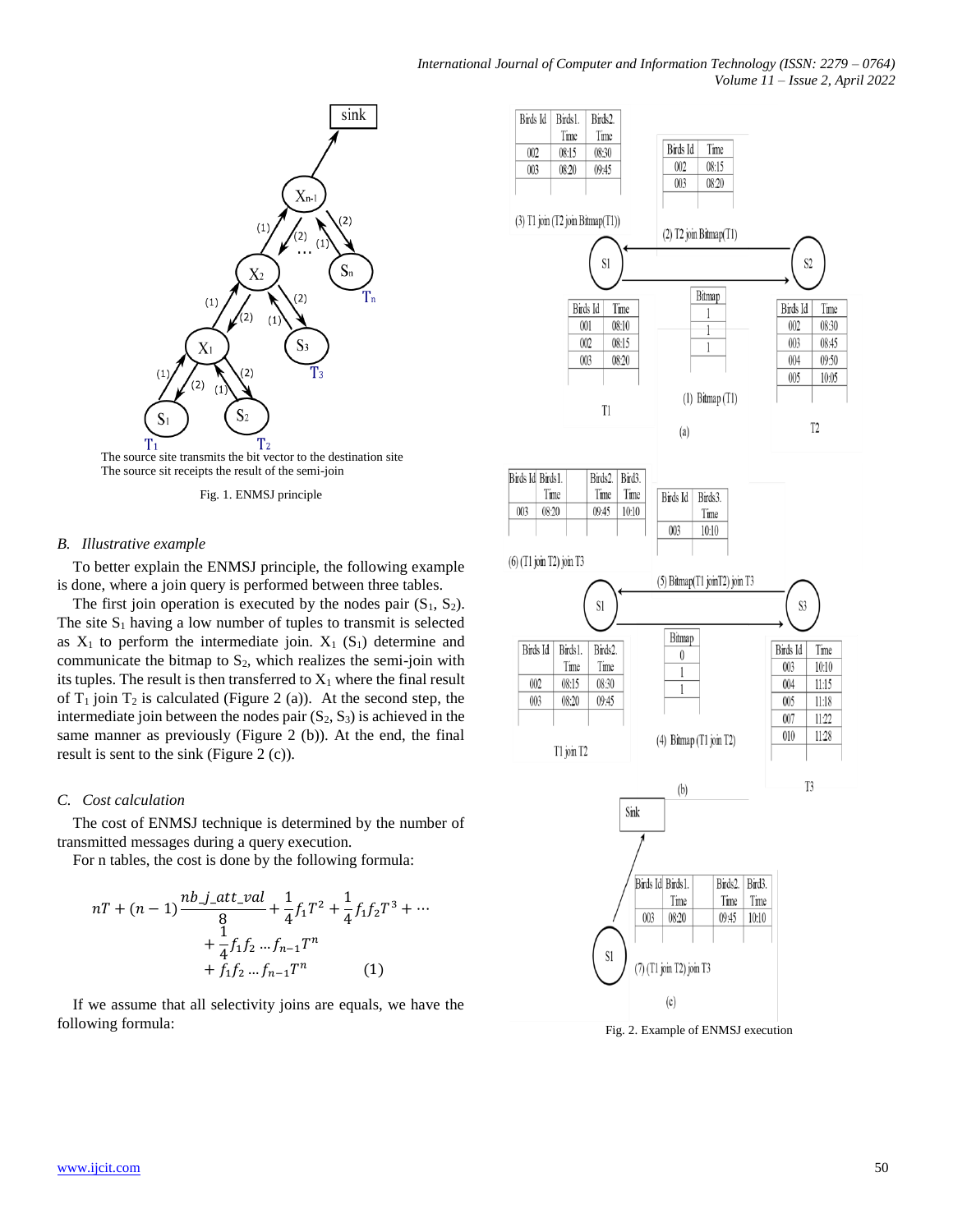## ENMSJ.

$$
nT + (n - 1)\frac{nb \text{ j}_-att\_val}{8} + \frac{1}{4}fT^2 + \frac{1}{4}f^2T^3 + \dots + \frac{1}{4}f^{n-1}T^n
$$
  
+  $f^{n-1}T^n$  (2)

Where: :  $nT + (n-1) \frac{nb_j \text{at } y}{n}$  $\frac{u_{1}u_{2}du_{1}}{8}$  is the first cost transmission before the first intermediate join.

1  $\frac{1}{4} fT^2$  is the cost transmission of the result of the first intermediate-join.

1  $\frac{1}{4}f^2T^3$  is the cost transmission of the result of the second intermediate-join.

1  $\frac{1}{4}f^{i}T^{i+1}$  is the cost transmission of the result of the ith intermediate-join.

#### V. PERFORMANCE ANALYSIS

#### *A. Experimentation environment*

We realize the experimentation tests of ENMSJ technique on the NS3 simulator. We assume, for this, the following:

- Each region is structured in arborescence, with one node designated as root.
- The table size is 2000 tuples.
- Join attribute range is:  $1 10000$ .
- The tuple size is 40 bytes.
- The message size is the same than the tuple size.
- The column size is 10 bytes.
- The result tuple size is 30 bytes.

In the simulation, two cases are considered: a simulation with three tables and another with five tables. In each case, we calculate the communication cost of the join execution by calculating the number of transmitted messages according to selectivity factors values of intermediates joins.

Two value ranges of selectivity factors are envisaged for each case: the  $[10^{-5}, 10^{-4}]$  range and  $[10^{-4}, 10^{-3}]$  range. The first interval denotes the low values, the second the high values.

#### *B. Experimentation results*

In all cases of the performed simulation, the ENMSJ technique performs better than NMSJ (Figures 3,4,5,6).

With three tables, for low values of selectivity factor, the difference between the generated cost by the two techniques is about 937 messages.

For high values of selectivity factor, for three tables, ENMSJ send the same number of messages lower than NMSJ.

For five tables, for low values and high values of selectivity factor, 1875 messages are transmitted by NMSJ higher than



Fig. 3. Communication cost for 3 tables in the interval  $[10^{-5}, 10^{-4}]$ 



Fig. 4. Communication cost for 5 tables in the interval  $[10^{-5}, 10^{-4}]$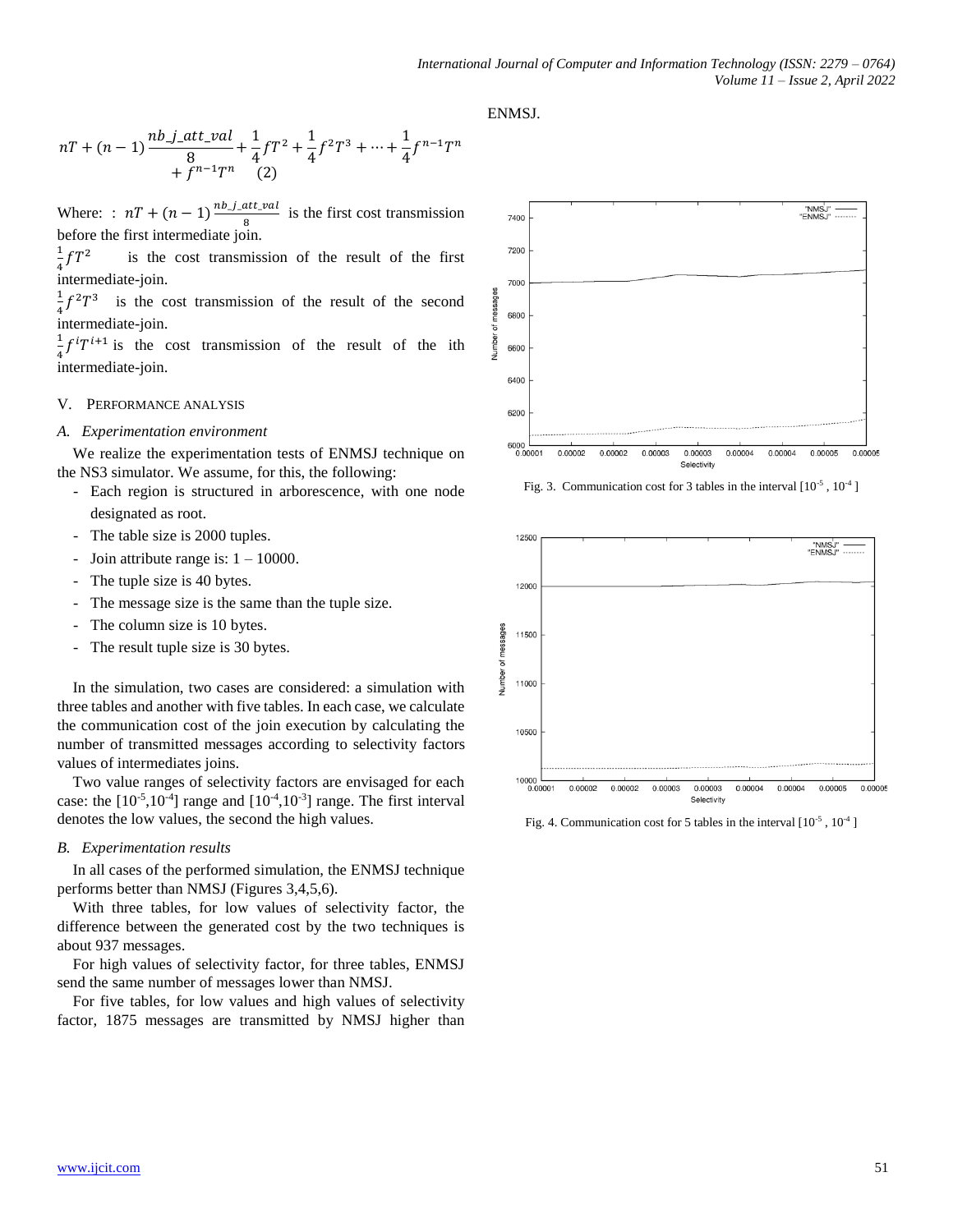

Fig. 5. Communication cost for 3 tables in the interval  $[10^{-4}, 10^{-3}]$ 



Fig. 6. Communication cost for 5 tables in the interval  $[10^{-4}, 10^{-3}]$ 

#### *C. Discussion*

Like NMSJ, ENMSJ adopts two advantageous principles to decrease considerably the number of transmitted tuples during a query effecting. It practices the in-network principle to reduce messages volume transmitted between internal nodes and to the sink. ENMSJ also uses the semi-join technique to remove the nonjoinable tuples and so to more minimize quantity of transmitted messages.

Additionally, ENMSJ replaces the transmission of the join attribute by the emission of a bitmap which represents the values of the join attribute. This permit a high gain in the cost of the join execution. ENMSJ performs better than NMSJ, for every tested value of selectivity and for every number of used tables.

## VI. CONCLUSION

In this paper, we presented a new technique called ENMSJ, to perform n- way join queries in wireless sensors networks. ENMSJ is a filtering technique, which is considered as an extension of NMSJ, a best technique in this way.

ENMSJ adopts the same principles than NMSJ, and additionally uses the bitmap vector to more reduce the number of transmitted messages during a join query execution.

Therefore, ENMSJ shows better performances than performed NMSJ in the all simulations.

In future work, we propose to do more improvements to further reducing the number of transmitted messages while a join query is executed in wireless sensors networks.

### REFERENCES

- <span id="page-5-0"></span>[1] Y. Yao and J. Gehrke, "Query Processing in Sensor Networks," in CIDR, 2003, pp. 233-244.
- <span id="page-5-1"></span>[2] B. Djail, W.-K. Hidouci, and M. Loudini, "NMSJ: A FILTERING TECHNIQUE FOR N-WAY JOINS IN WIRELESS SENSOR NETWORKS," UNIVERSITY POLITEHNICA OF BUCHAREST SCIENTIFIC BULLETIN SERIES C-ELECTRICAL ENGINEERING AND COMPUTER SCIENCE, vol. 80, pp. 23-34, 2018.
- <span id="page-5-2"></span>[3] H. Kang, "In-network processing of joins in wireless sensor networks," Sensors, vol. 13, pp. 3358-3393, 2013.
- <span id="page-5-3"></span>[4] B. Djail and K. W. Hidouci, "Les jointures dans les réseaux de capteurs sans fil " in Conférence Nationale sur les Technologies de l'Information et les Télécommunications CNTIT'13, 10-11 Décembre 2013, 2013.
- <span id="page-5-4"></span>[5] B. J. Bonfils and P. Bonnet, "Adaptive and decentralized operator placement for in-network query processing," Telecommunication Systems, vol. 26, pp. 389-409, 2004.
- <span id="page-5-5"></span>[6] A. Coman, M. A. Nascimento, and J. Sander, "On join location in sensor networks," in 2007 International Conference on Mobile Data Management, 2007, pp. 190-197.
- <span id="page-5-6"></span>[7] H. Yu, E.-P. Lim, and J. Zhang, "On in-network synopsis join processing for sensor networks," in 7th International Conference on Mobile Data Management (MDM'06), 2006, pp. 32-32.
- <span id="page-5-7"></span>[8] J.-K. Min, H. Yang, and C.-W. Chung, "Cost based in-network join strategy in tree routing sensor networks," Information Sciences, vol. 181, pp. 3443- 3458, 2011.
- <span id="page-5-8"></span>[9] S. Mo, Y. Fan, Y. Li, and X. Wang, "Multi-attribute join query processing in sensor networks," Journal of Networks, vol. 9, pp. 2702-2712, 2014.
- <span id="page-5-9"></span>[10]H. Kang, "In-Network Processing of an Iceberg Join Query in Wireless Sensor Networks Based on 2-Way Fragment Semijoins," Sensors, vol. 15, pp. 6105- 6132, 2015.
- <span id="page-5-10"></span>[11]M. Stern, E. Buchmann, and K. Böhm, "Towards efficient processing of general-purpose joins in sensor networks," in 2009 IEEE 25th International Conference on Data Engineering, 2009, pp. 126-137.
- <span id="page-5-11"></span>[12]B. Djail, K. W. Hidouci, and M. Loudini, "A technique for n-way joins in wireless sensor networks," Database Systems Journal, vol. 7, pp. 3-9, 2016.
- <span id="page-5-12"></span>[13]B. Djail, K. W. Hidouci, and M. Loudini, "N-way Local SemiJoin : A Filtering Technique for N-Way Joins in Wireless Sensors Networks," Journal of Electronic Systems, vol. 6, pp. 7-16, 2016.
- <span id="page-5-13"></span>[14]B. Djail, W. K. Hidouci, and M. Loudini, "A comparative evaluation of techniques for N-way joins in wireless sensors networks," Pollack Periodica, vol. 15, pp. 13-24, 2020.
- <span id="page-5-14"></span>[15]M. Steinbrunn, G. Moerkotte, and A. Kemper, Optimizing join orders: Citeseer, 1993.